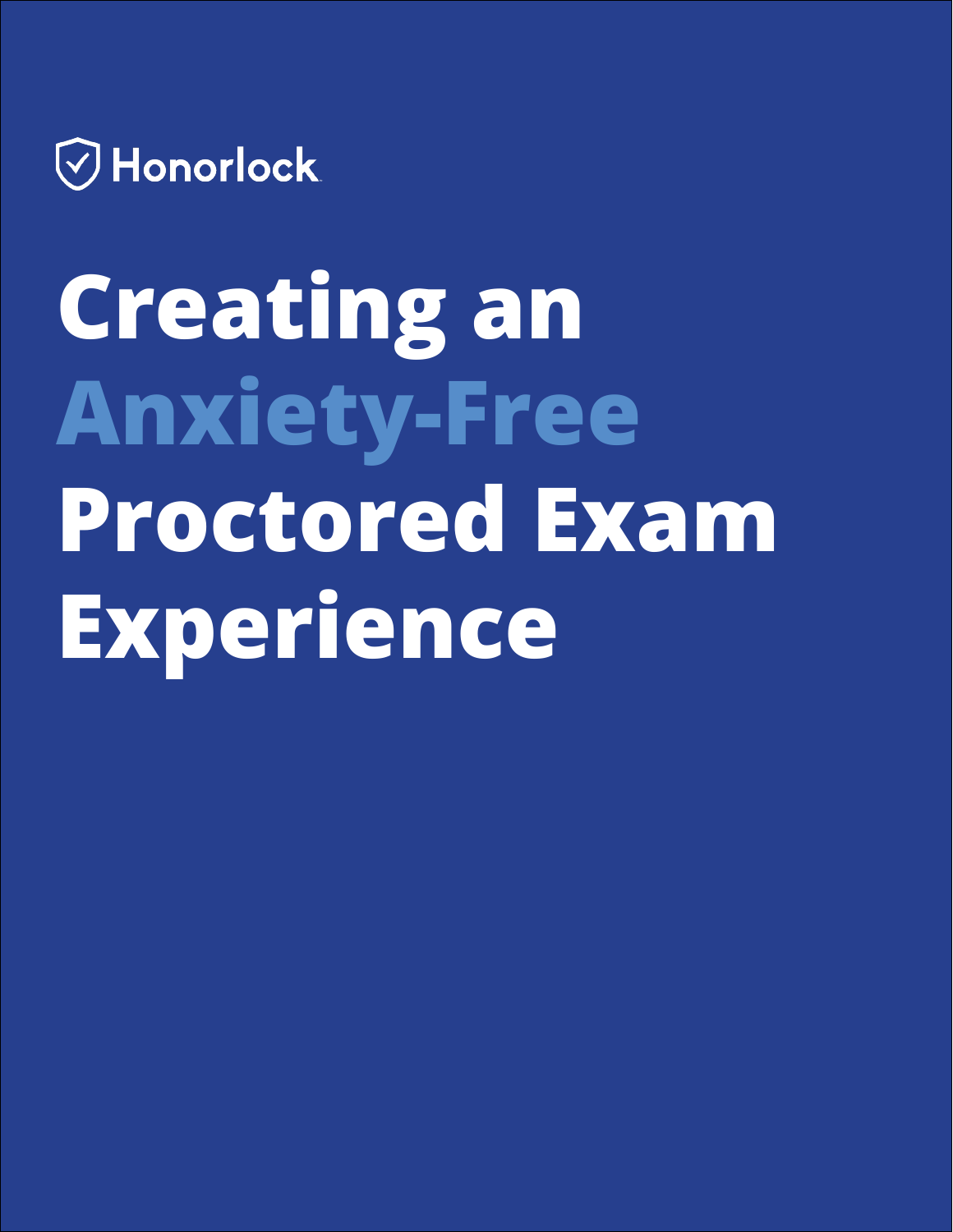## **In the fall of 2020, college students reported their highest levels of depression and anxiety of any prior semester.1**

**[www.honorlock.com](http://www.honorlock.com)**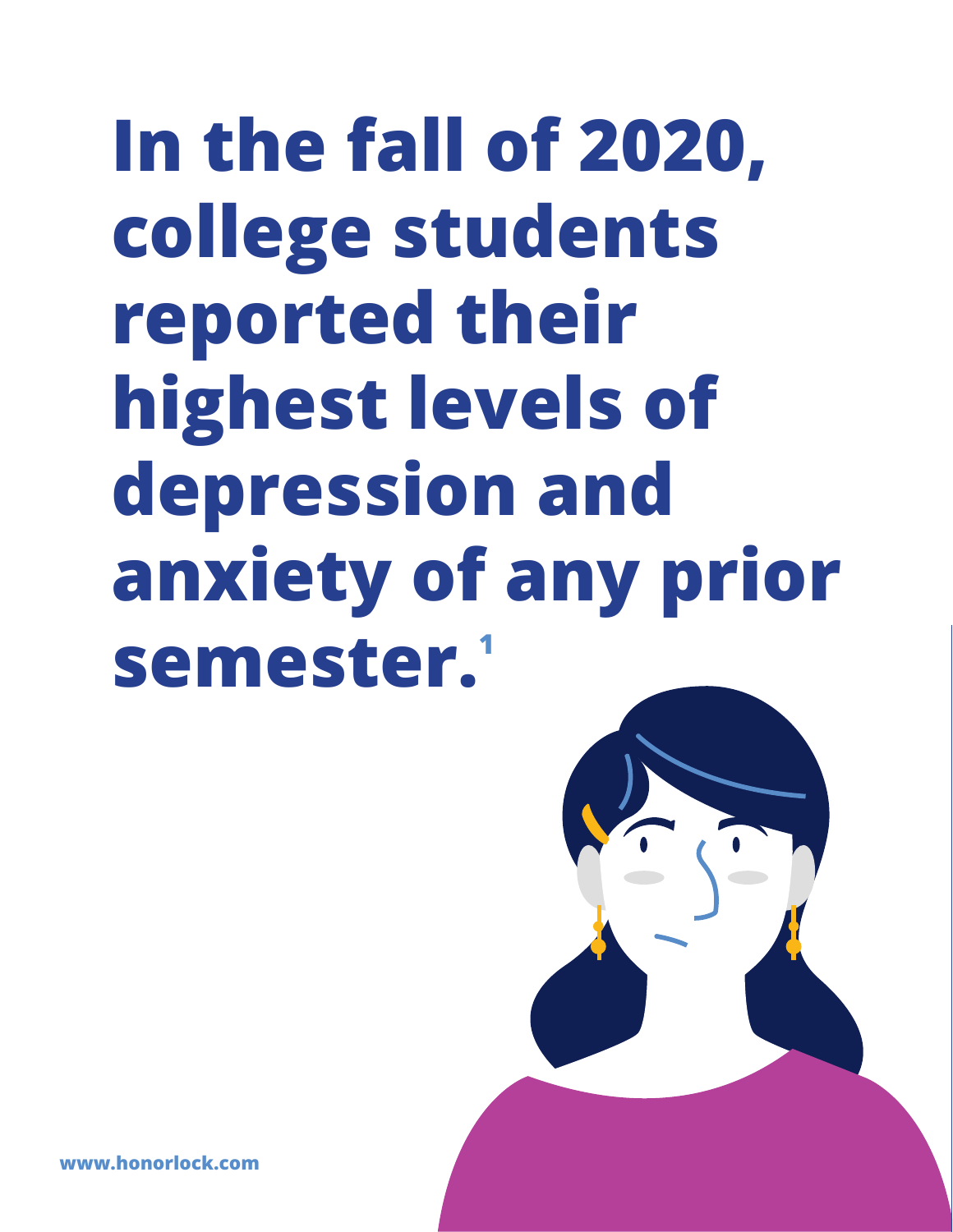Certainly, much of this was spurred by the pandemic and stress-related to health, finances and online learning. But even before the pandemic, researchers were tracking a slow uptick in anxiety among college students.

College life can be challenging, even for the best students. And for those who experience test anxiety, simply participating in normal classroom activities can impact mental health, grades and the entire college experience.

The recent increase in remote assessments has heightened anxiety even further due to student concerns about the technology, the process and the presence of live proctors.

But proctoring doesn't need to add to the stress of test-taking. When educational institutions create the proper environment and prepare students for online assessments, students report that having a live proctor can actually reduce anxiety. Further, effective proctor training can build student confidence.

**Honorlock and the University of North Alabama conducted a detailed study to learn about:** 

- What causes student test anxiety
- ▶ How schools and proctoring service providers can reduce anxiety
- $\blacktriangleright$  The ways instructors can better support student success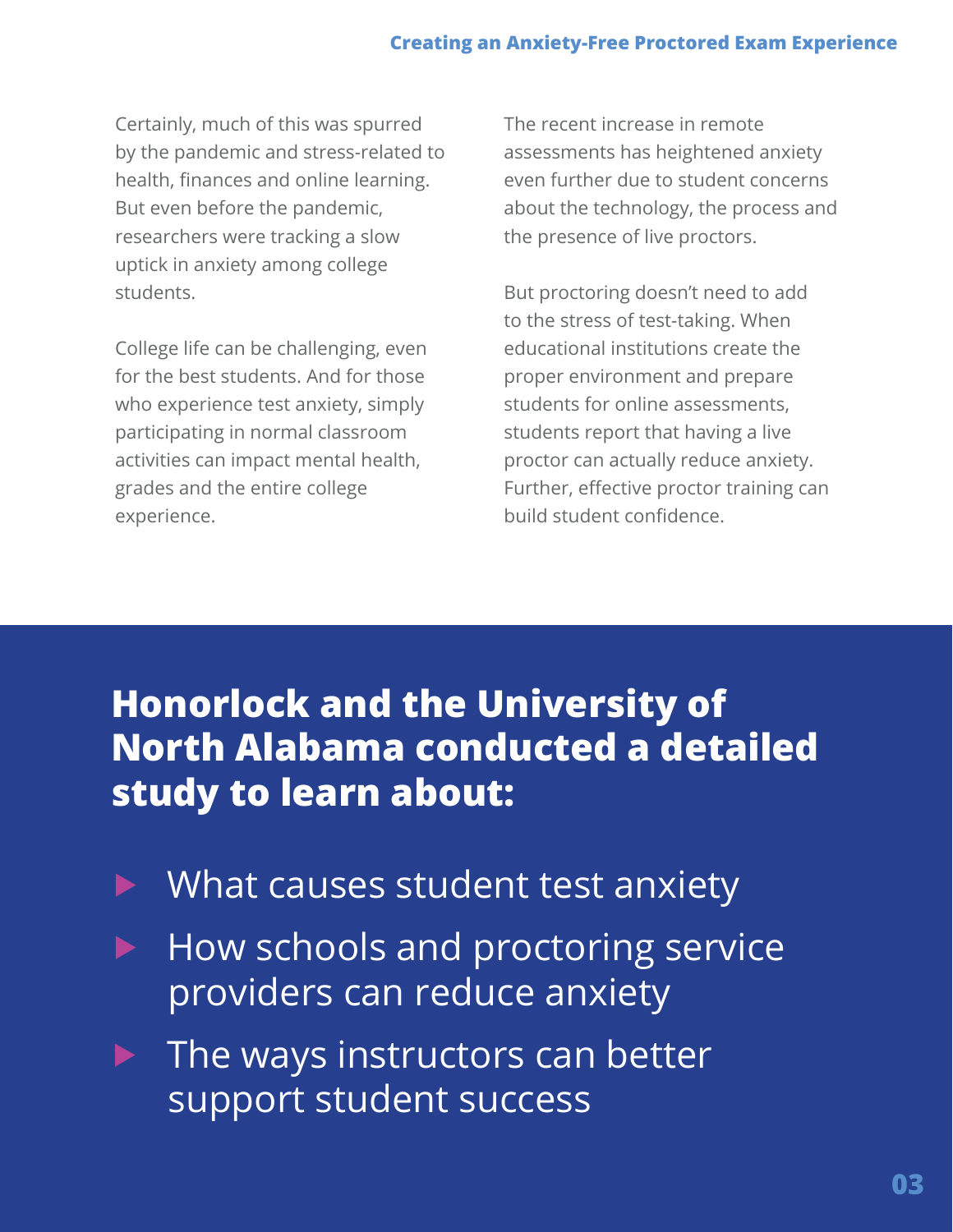## **Testing is Inherently Anxiety-Inducing**

During a three-month period in 2020, students across a variety of disciplines were surveyed to understand their baseline anxiety regarding proctored exams. These students were participating in high-stakes mid-term and final exams from the summer and fall semesters for two different classes.

The findings indicated that even wellprepared students are likely to feel anxious heading into a proctored assessment, **with 64% agreeing or strongly agreeing with the statement "taking an online test makes me nervous."**

Students were surveyed before and after assessments. What we found was that students who interacted with proctors during their exam had a marked decrease in anxiety for future exams.

**In fact, all of the students interviewed experienced a reduction in anxiety after they experienced a chat with a proctor. This experience had a lasting impact on anxiety.**

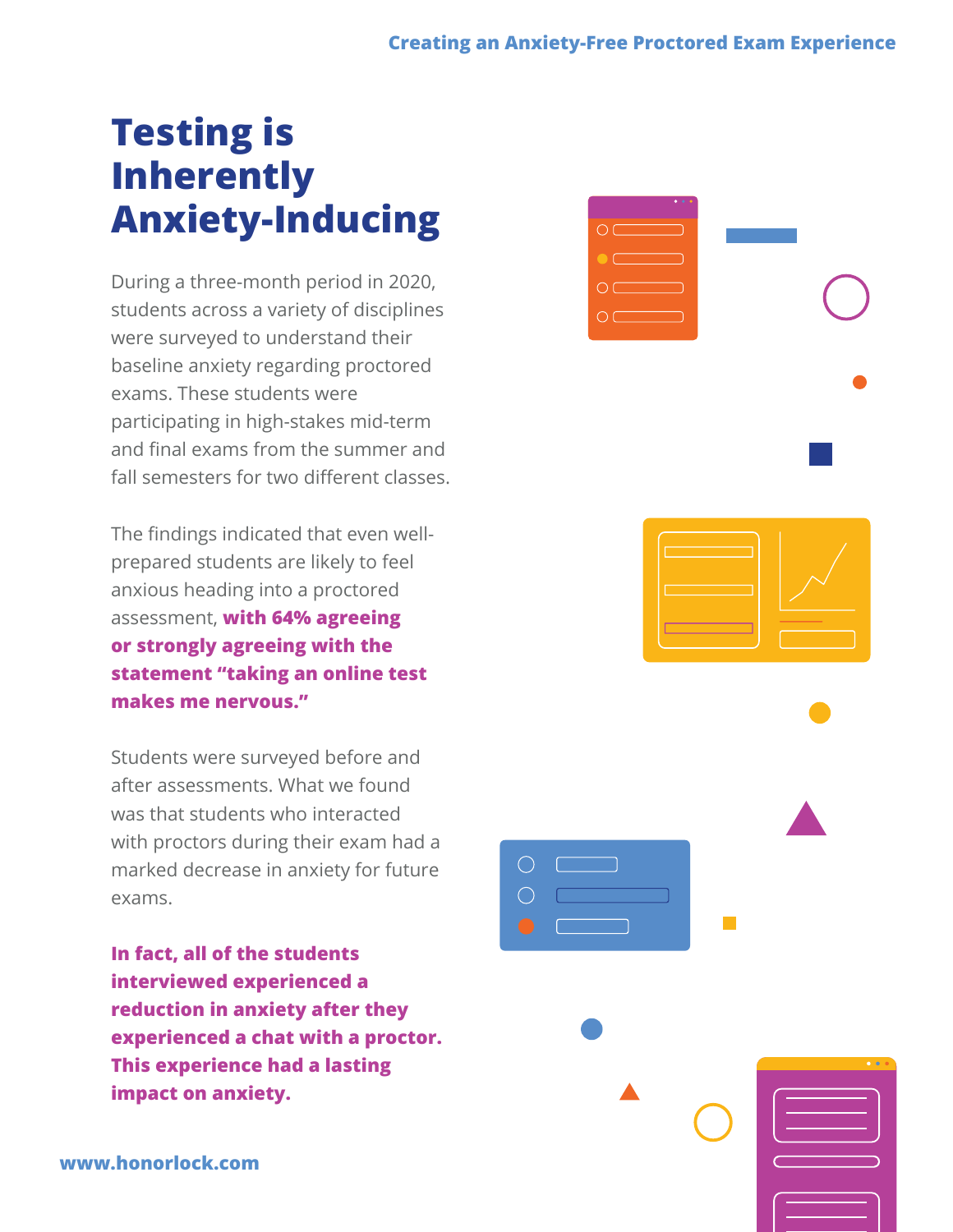#### **Creating an Anxiety-Free Proctored Exam Experience**

**Students experienced a 6% decrease in overall test anxiety between their first and second exams, with a 15% decrease in anxiety associated with the statement: "Thoughts about the proctor interfered with my concentration."** 

Just by being able to interact with a proctor, students felt more confident. The conversation allowed them to identify different triggers for live support and experience a positive, supportive interaction.

Students typically think that live proctors are there just to "catch students cheating."

In reality, effective proctors are designed to help students understand best practices for remote assessments, provide technical support, provide tips and advice and reassure students that they are set up properly and can focus on the assessment.

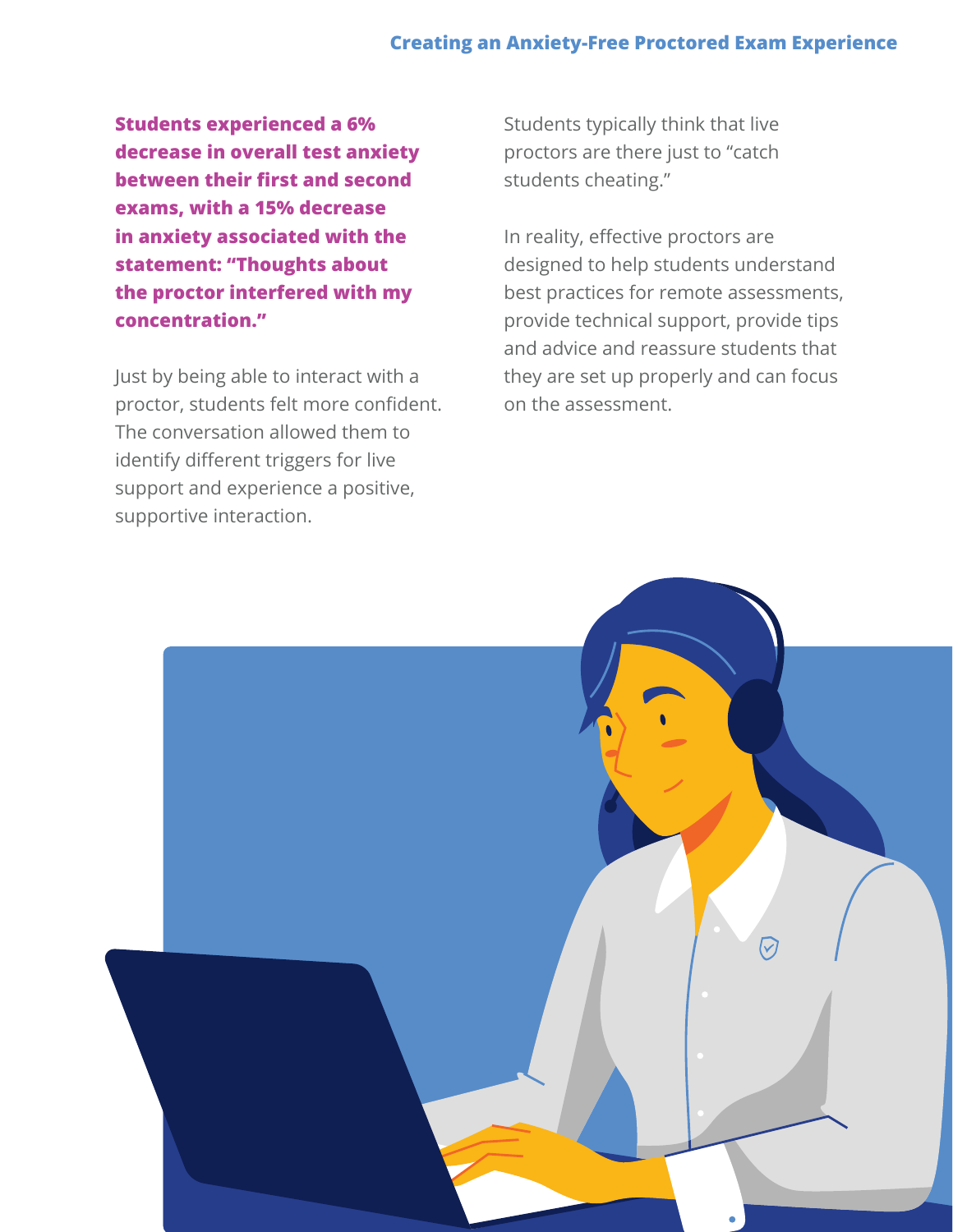**Three key drivers of anxiety are associated with online proctoring:**

**01** Technology concerns (worried their device won't work or they'll have internet issues)

**02** Students don't understand what can be flagged by the AI or live proctor

**03** Students don't know how interactions with a proctor will play out

**"The proctor popping in was different than I expected - in a positive way. I imagined them being more strict. I felt that the proctor was helpful and a lot less intimidating than I thought."**

- Student quote in a post exam interview

**[www.honorlock.com](http://www.honorlock.com)**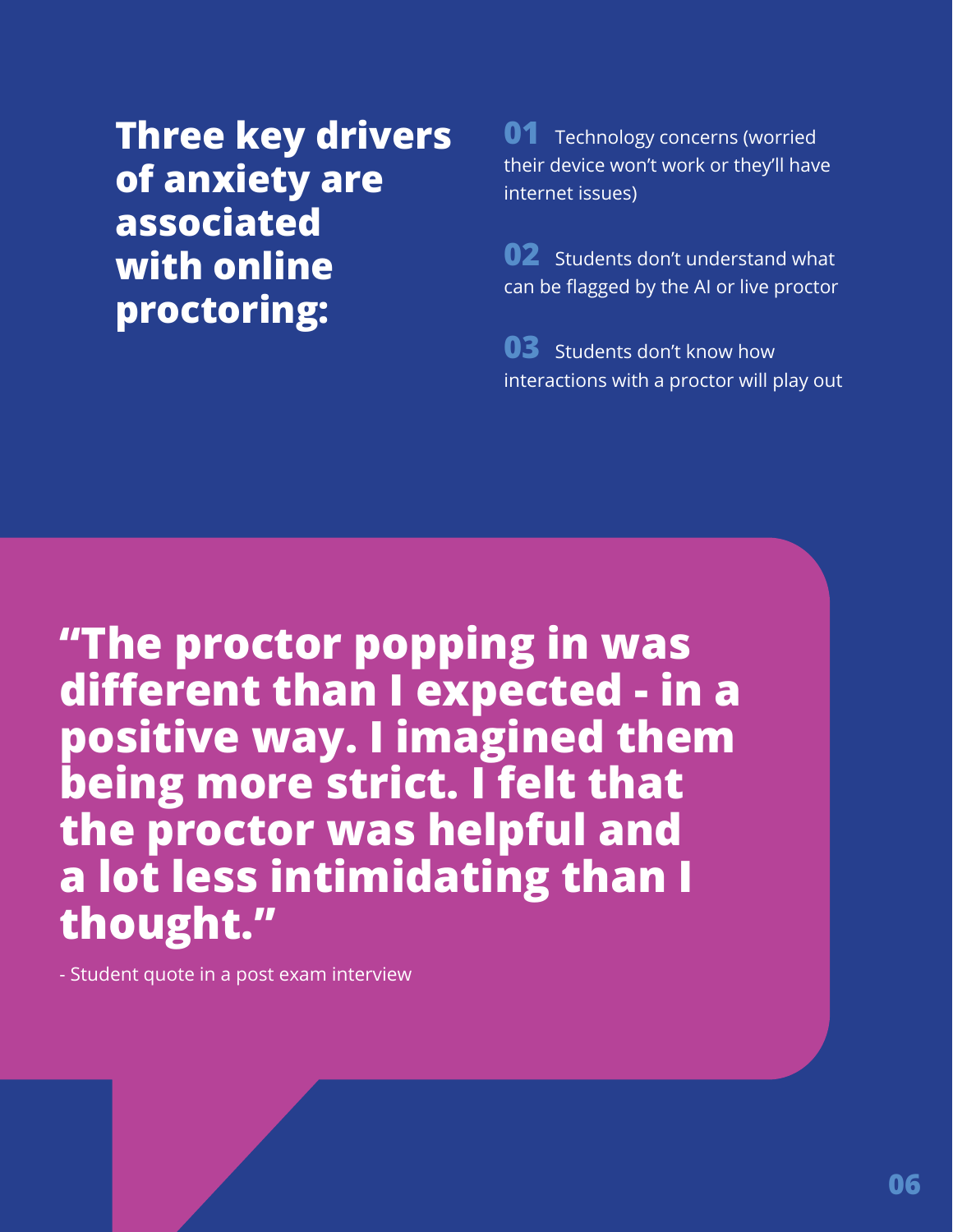### **Proctor Training Is Essential**

With the role of the proctor essential to reducing student anxiety, it's important to properly train proctors. During our study, we looked at whether or not better proctor training could result in an improved experience for students.

We started by looking at existing research on how stress manifests itself physically during testing.2

We selected four physical behaviors that most reliably signal a student in stress including lip licking, excessive throat clearing, propping the head up and touching or rubbing the face.

Proctors were trained to spot these behaviors and proactively interact with students using a reassuring set of talking points (Figure 1).

In the intervention group, there was a decrease in anxiety associated specifically with the proctoring experience between their first and second exam. And 100% of students who interacted with a proctor responded "Yes" to the interview question "Did the proctor make you less anxious?"<sup>3</sup>

#### **FIGURE 1**

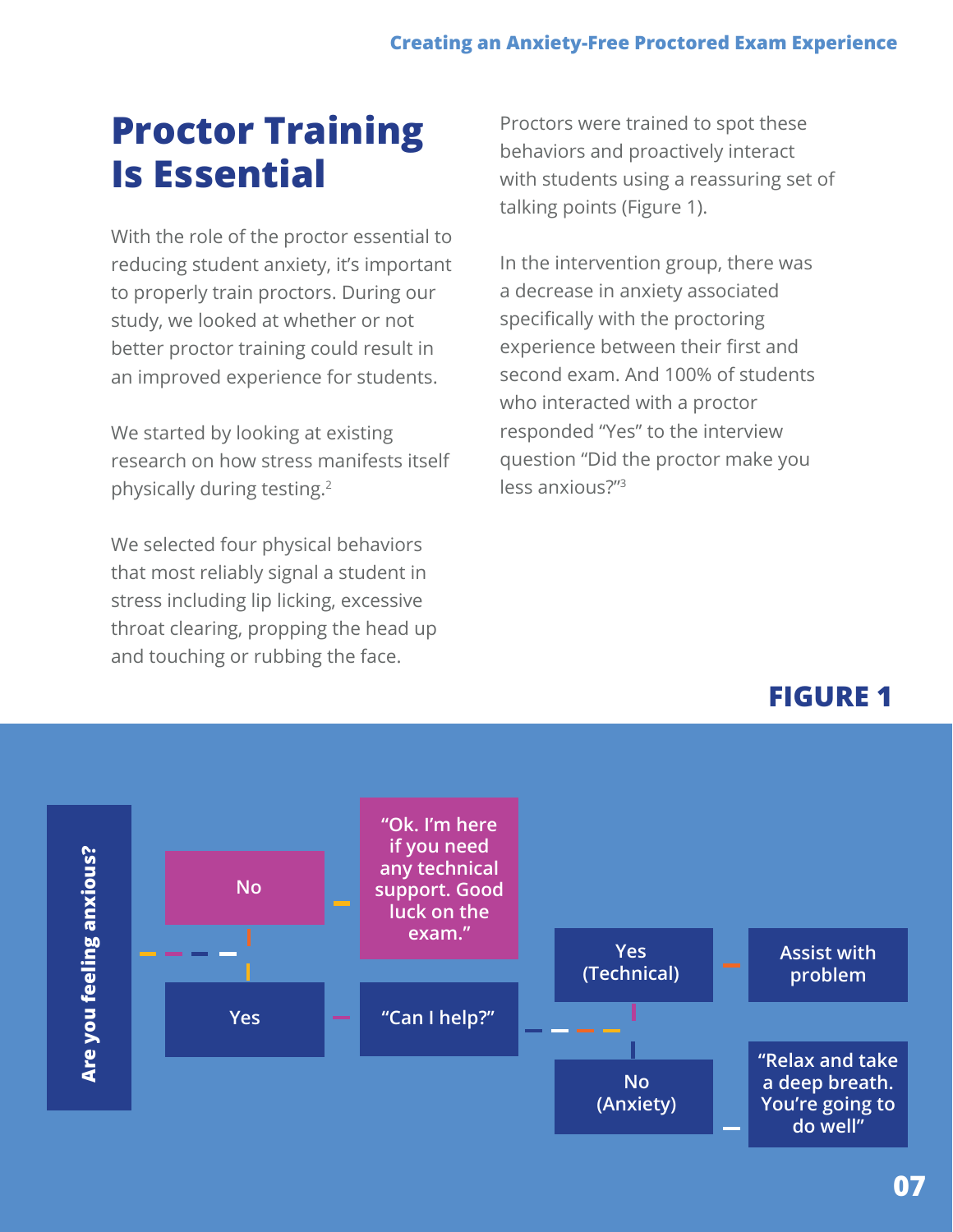## **Familiarity with a proctor via pop-in engagement results in less anxiety and reduces student's anxiety during the exam.**

- ▶ Of students that had a proctor interaction, all said they felt much better afterward.
- ▶ Students lack understanding of what consists of a "flaggable moment" so proper language during an intervention is key. **For example, here are the things students think might get flagged** (none of these actually cause flags in Honorlock):
	- ° Reading the question out loud
- ° Looking up for a moment to think
- ° Dog or cat making noise
- ° Tapping pen on desk

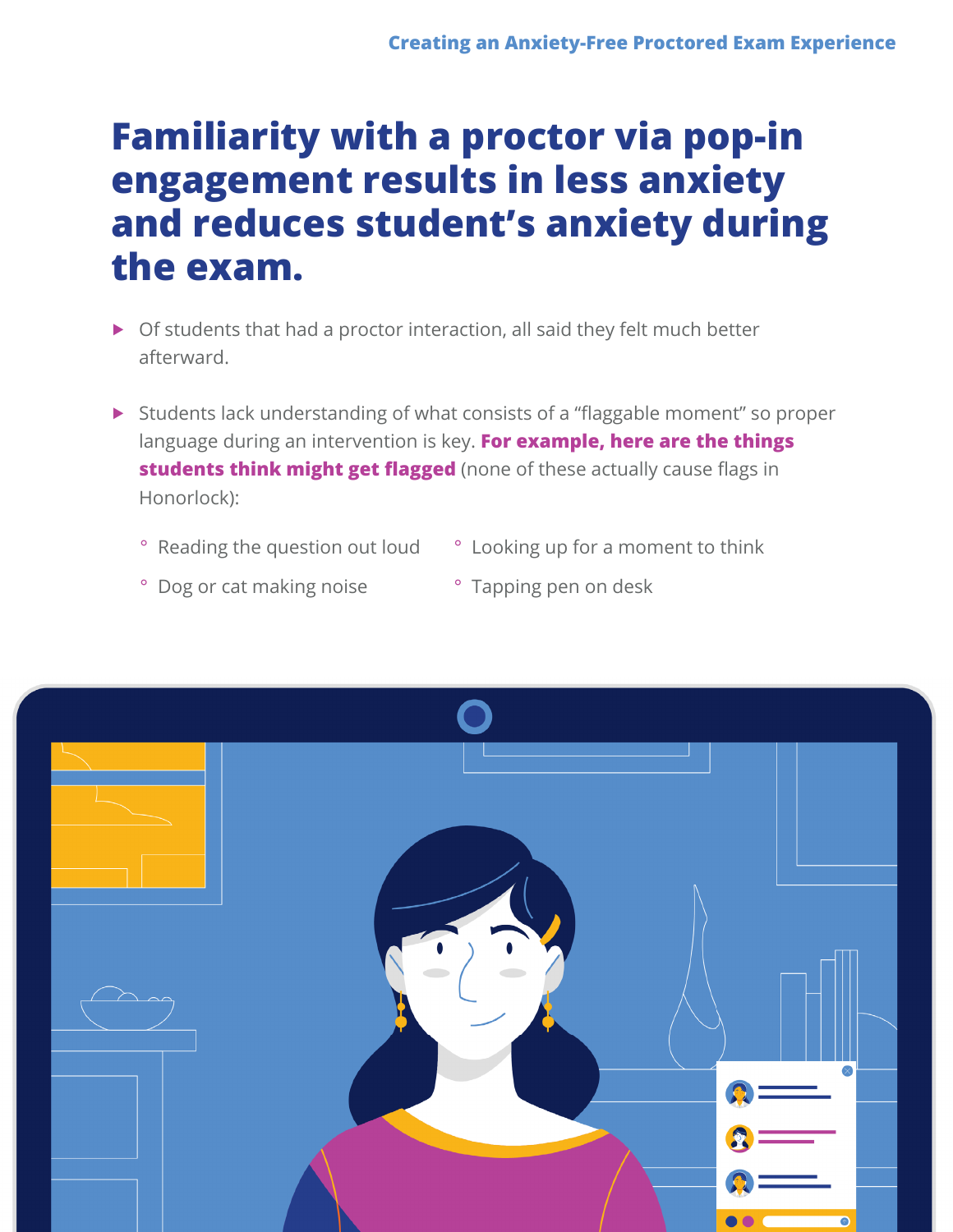## **Preparation and Timing are Key**

By creating familiarity with any proctoring system, universities and instructors can proactively and effectively reduce student anxiety.

This may require creating more opportunities for practice exams, technology checks, initiating proctor engagement at the beginning of assessments or providing more upfront information to students on the process, triggers and reasons for engagement.

**"My professor set up a practice test the week before the first real test. The practice test listed out all of her expectations and requirements. On my first real exam, I was fully prepared for the online proctoring experience since I knew what to expect."**

- Student quote in a post exam interview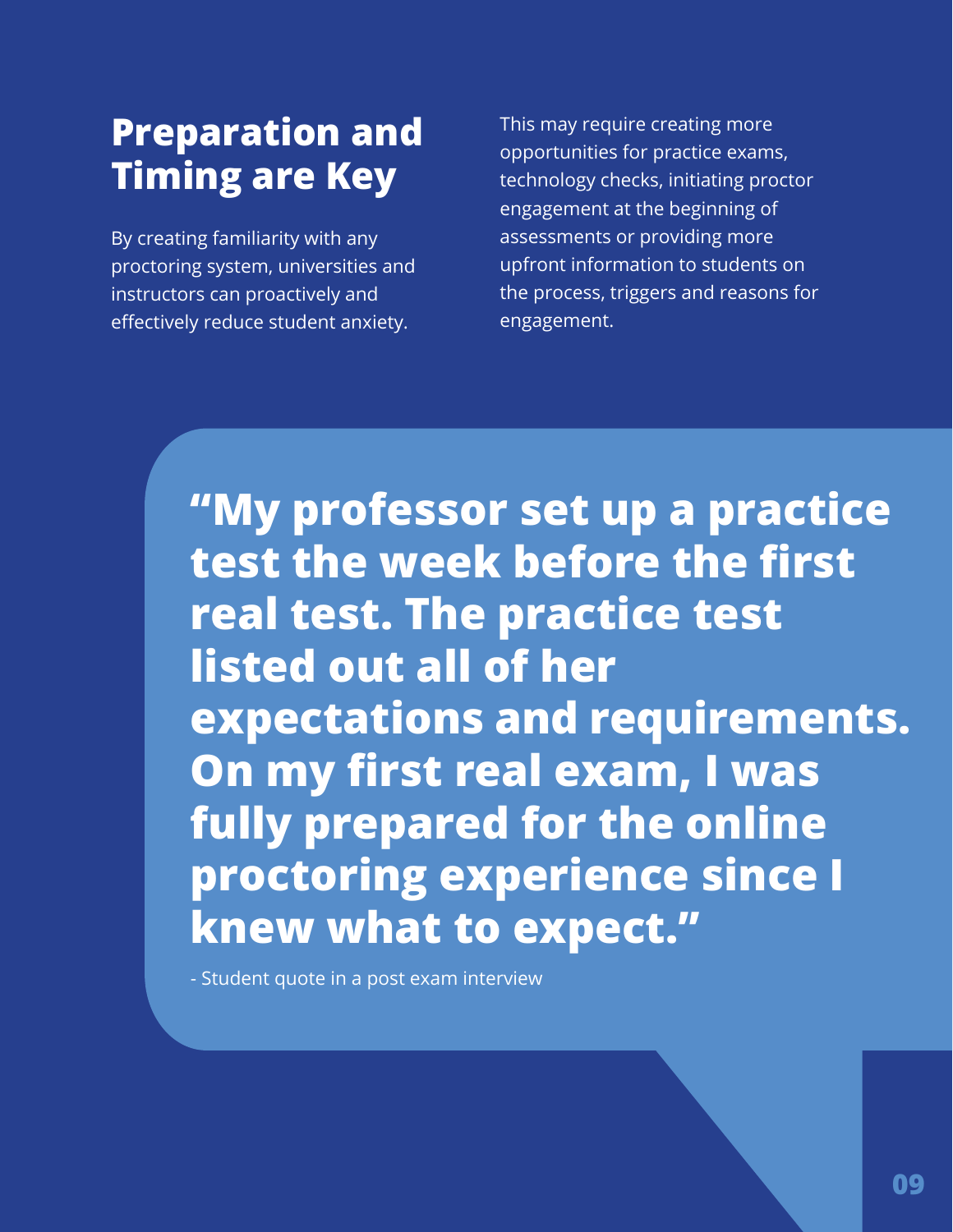#### **Creating an Anxiety-Free Proctored Exam Experience**

Proctoring solution providers also have a role to play. For example, based on Honorlock's ongoing university, instructor and student feedback, we instituted a new pre-exam system check.

**Since being introduced we have seen a 57% increase in pre-exam contact from students regarding system readiness (browser version, minimum system requirements, network speed check, etc.).**

These students are able to resolve technical issues prior to entering the assessment, improving their inexam experience and helping reduce unexpected problems and anxiety during the exam.

Timing is also key. Instructors should consider introducing proctoring on a low-stakes assessment or during a practice exam early in the year or semester to set students up for success right away.







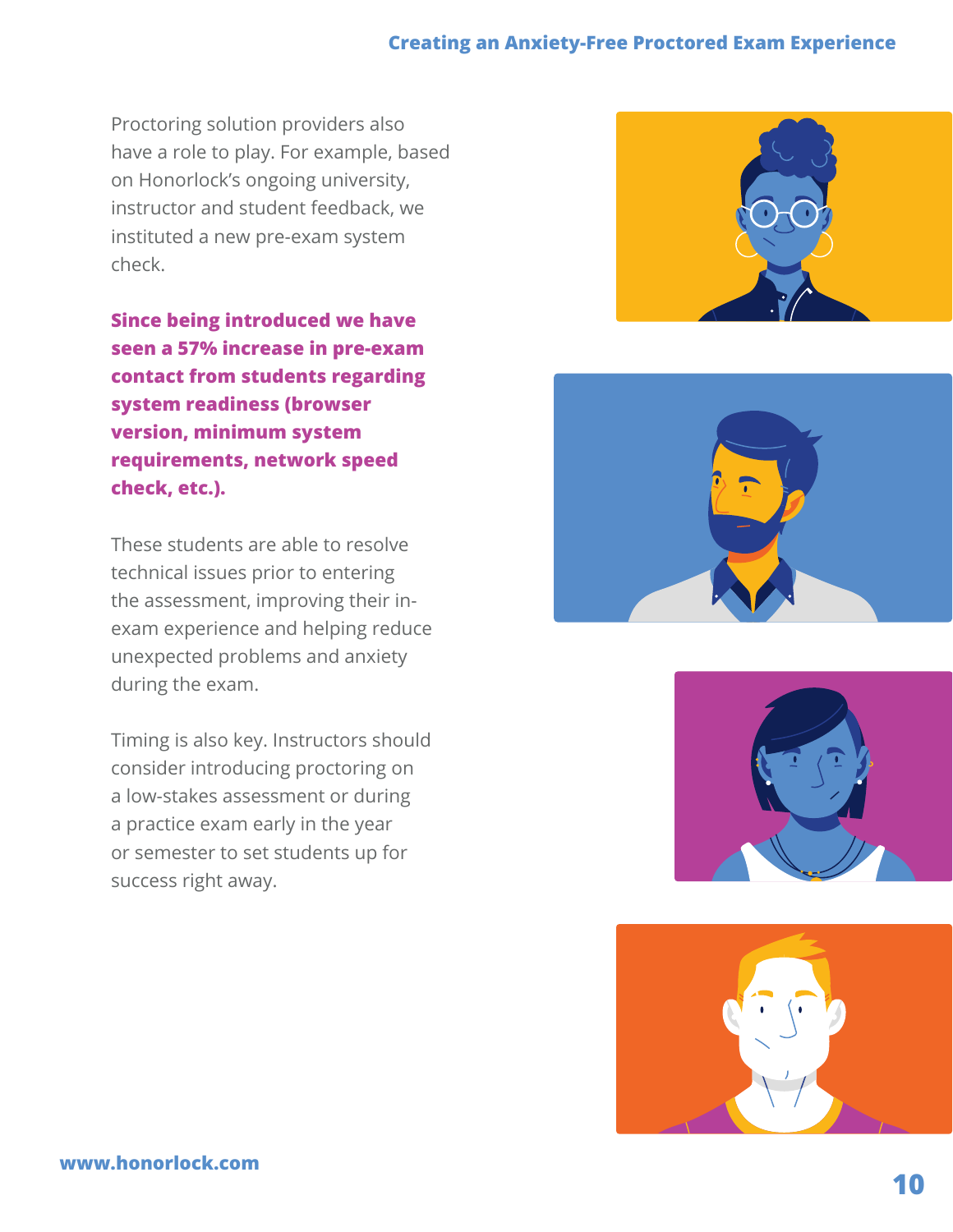When we surveyed students regarding anxiety levels relative to lowstakes or high-stakes assessments, students consistently fell below the threshold indicating anxiety for lowstakes assessments, and above the threshold for high-stakes assessments. So, starting with an assessment with minimal impact on grades or performance is beneficial.

In addition, the simple act of experiencing one proctored exam had a measurable impact on future anxiety, proving the value of practice and preparation. Across both the study control group and the intervention group, student anxiety decreased 6% overall from the first proctored exam to their second proctored exam.

#### **Reduction in Anxiety: Test 1 vs Test 2**



Exam 1 Exam 2

Thoughts of doing poorly on the test interfered with my concentration.

Thoughts about the proctor interfered with my concentration.

I got so nervous, I forgot facts that I knew.

I found myself thinking about the consequences of failing.

I had an uneasy, upset feeling.

**10 11**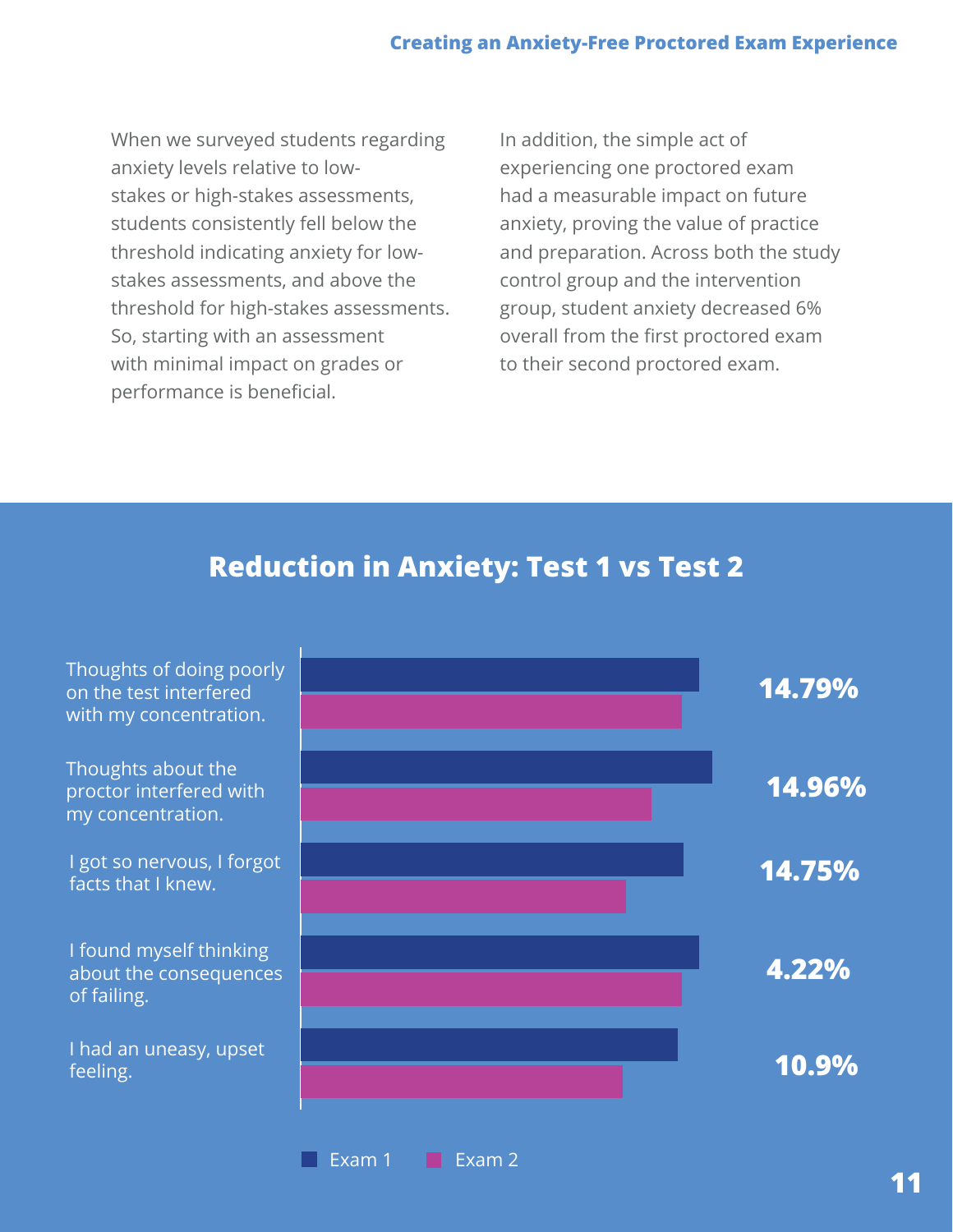#### **Notes on methodology:**

This study was a prospective educational intervention approved by the Institutional Review Board from the University of North Alabama. The study ran from August through October 2020 and targeted high-stakes mid-term and final exams from summer and fall semesters for two different classes. A total of 187 tests were proctored during the study period. A control group consisted of 50 students who were followed from July 1 – August 15, 2020. The intervention group consisted of 155 students who were followed from September 1 through October 21, 2020.

<sup>1</sup> Anxiety, depression reached record levels among college students last fall | [University of Michigan News \(umich.edu\)](https://news.umich.edu/anxiety-depression-reached-record-levels-among-college-students-last-fall/)

2 Asghari, A., Abdul Kadir, R., Elias, H., & Baba, M. (2012). Test anxiety and its related concepts: A brief review. Education Science and Psychology, 3(22), 3-8 and Kolski, T. and Weible. J. (2018) Examining the Relationship Between Student Test Anxiety and Webcam Based Exam Proctoring Central Michigan University

<sup>3</sup> Sample size of five students that engaged a live proctor